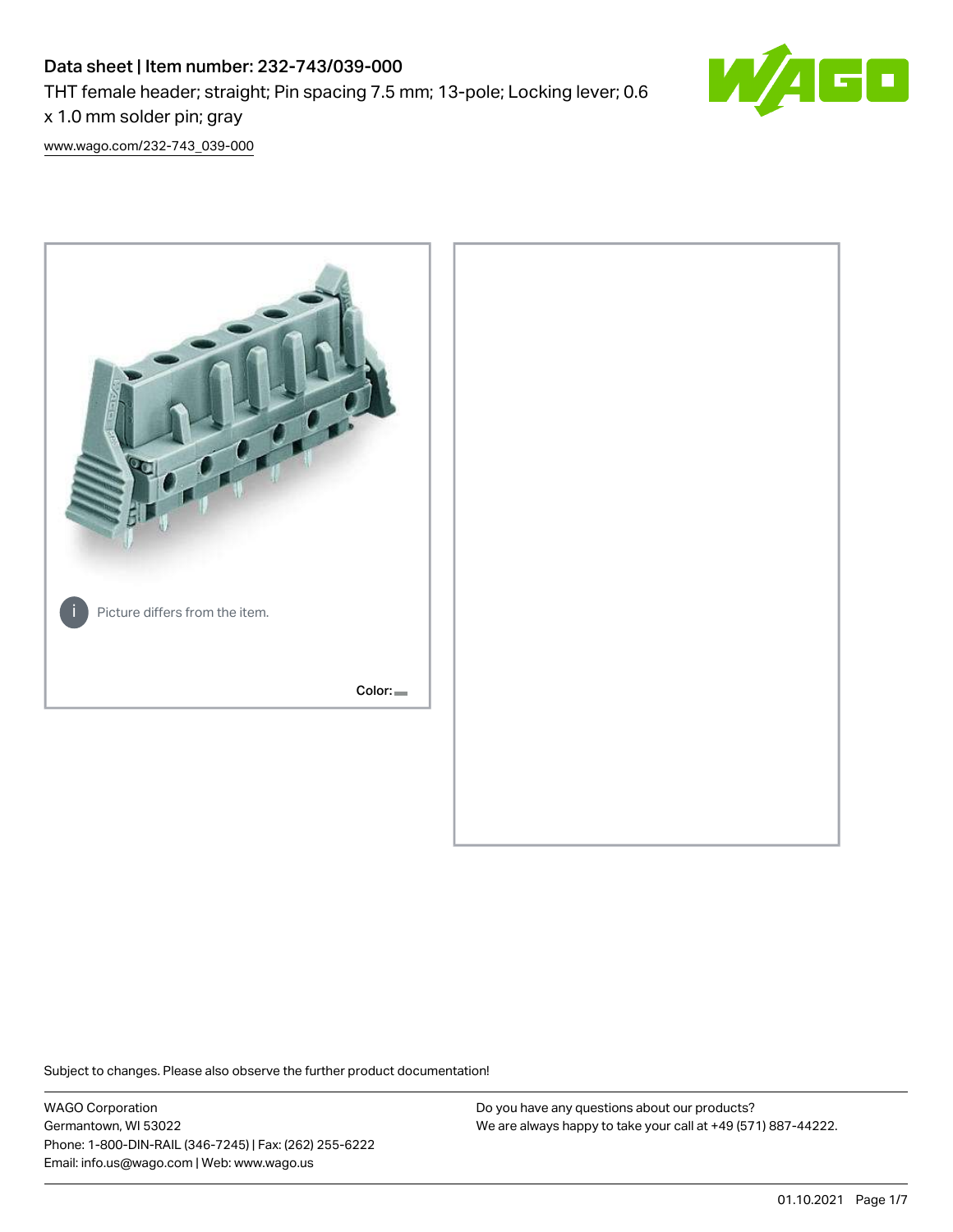

Dimensions in mm

 $L =$  (pole no.  $-1$ ) x pin spacing + 5 mm

2- to 3-pole female connectors – one latch only

#### Item description

- **H** Horizontal or vertical PCB mounting via straight or angled solder pins
- For board-to-board and board-to-wire connections
- Touch-proof PCB outputs  $\blacksquare$
- $\blacksquare$ Easy-to-identify PCB inputs and outputs
- $\blacksquare$ With coding fingers

Subject to changes. Please also observe the further product documentation! Data

WAGO Corporation Germantown, WI 53022 Phone: 1-800-DIN-RAIL (346-7245) | Fax: (262) 255-6222 Email: info.us@wago.com | Web: www.wago.us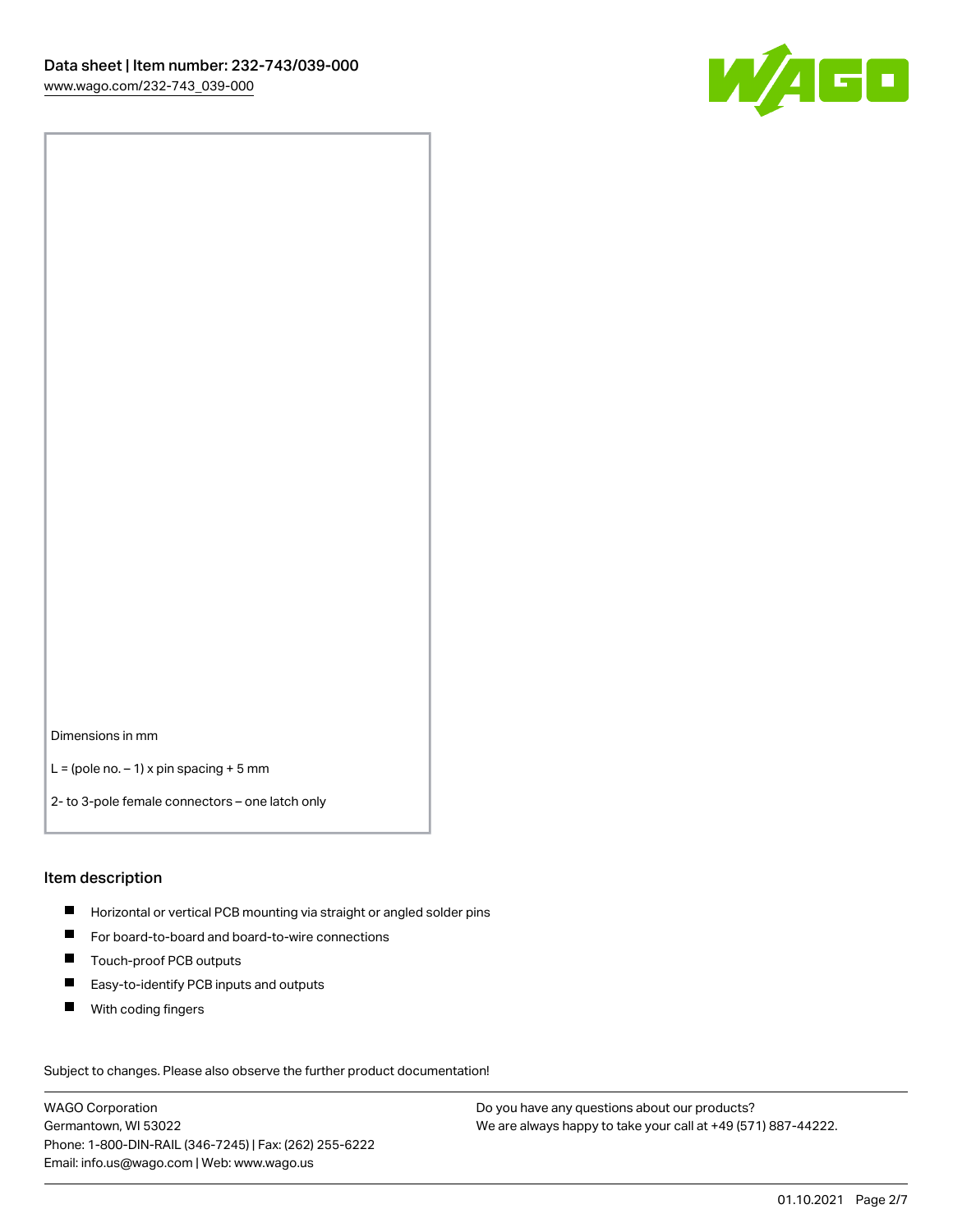

#### Data Notes

Safety information 1 The MCS – MULTI CONNECTION SYSTEM includes connectors without breaking capacity in accordance with DIN EN 61984. When used as intended, these connectors must not be connected /disconnected when live or under load. The circuit design should ensure header pins, which can be touched, are not live when unmated.

# Electrical data

#### IEC Approvals

| Ratings per                 | IEC/EN 60664-1                                                        |
|-----------------------------|-----------------------------------------------------------------------|
| Rated voltage (III / 3)     | 500 V                                                                 |
| Rated surge voltage (III/3) | 6 <sub>k</sub> V                                                      |
| Rated voltage (III/2)       | 630 V                                                                 |
| Rated surge voltage (III/2) | 6 kV                                                                  |
| Nominal voltage (II/2)      | 1000V                                                                 |
| Rated surge voltage (II/2)  | 6 kV                                                                  |
| Rated current               | 12A                                                                   |
| Legend (ratings)            | $(III / 2)$ $\triangle$ Overvoltage category III / Pollution degree 2 |

## UL Approvals

| Approvals per                  | UL 1059 |
|--------------------------------|---------|
| Rated voltage UL (Use Group B) | 300 V   |
| Rated current UL (Use Group B) | 15 A    |
| Rated voltage UL (Use Group D) | 300 V   |
| Rated current UL (Use Group D) | 10A     |

## Ratings per UL

| Rated voltage UL 1977 | 600 V                    |
|-----------------------|--------------------------|
| Rated current UL 1977 | $\overline{\phantom{0}}$ |

# CSA Approvals

| Approvals per                   | CSA   |
|---------------------------------|-------|
| Rated voltage CSA (Use Group B) | 300 V |
| Rated current CSA (Use Group B) | 15 A  |

Subject to changes. Please also observe the further product documentation!

| <b>WAGO Corporation</b>                                | Do you have any questions about our products?                 |
|--------------------------------------------------------|---------------------------------------------------------------|
| Germantown, WI 53022                                   | We are always happy to take your call at +49 (571) 887-44222. |
| Phone: 1-800-DIN-RAIL (346-7245)   Fax: (262) 255-6222 |                                                               |
| Email: info.us@wago.com   Web: www.wago.us             |                                                               |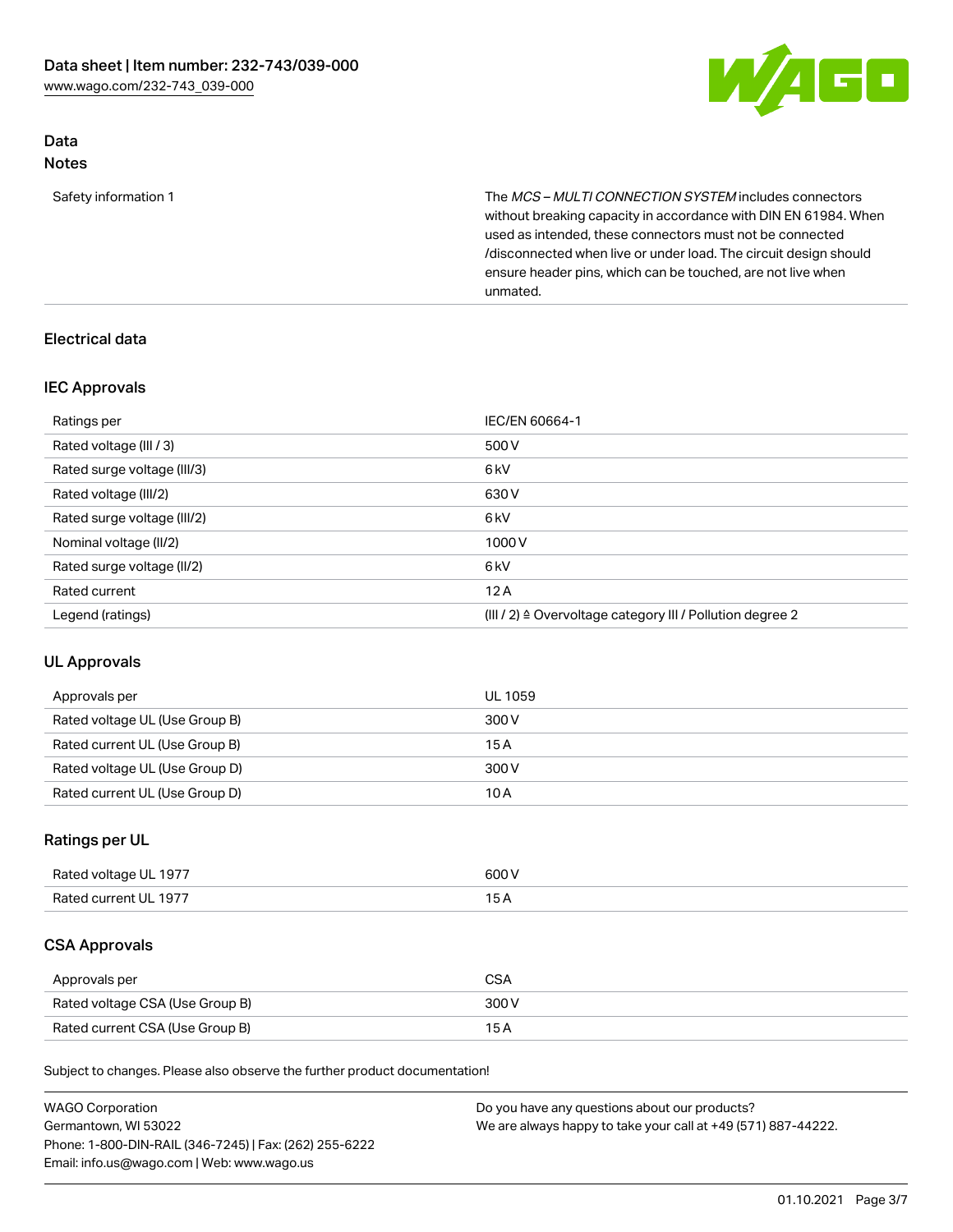[www.wago.com/232-743\\_039-000](http://www.wago.com/232-743_039-000)



| Rated voltage CSA (Use Group D) | 300V                  |
|---------------------------------|-----------------------|
| Rated current CSA (Use Group D) | 10A                   |
|                                 |                       |
| <b>Connection data</b>          |                       |
| Total number of potentials      | 13                    |
| Number of connection types      | 1                     |
| Number of levels                | 1                     |
| <b>Connection 1</b>             |                       |
| Number of poles                 | 13                    |
| Physical data                   |                       |
| Pin spacing                     | 7.5 mm / 0.295 inch   |
| Width                           | 110.8 mm / 4.362 inch |
| Height                          | 23.25 mm / 0.915 inch |
| Height from the surface         | 18.25 mm / 0.719 inch |
| Depth                           | 11.6 mm / 0.457 inch  |
| Solder pin length               | 5 <sub>mm</sub>       |

| Solder pin dimensions                | 0.6 x 1 mm |
|--------------------------------------|------------|
| Drilled hole diameter with tolerance | mm         |

#### Plug-in connection

| Contact type (pluggable connector) | Female header |
|------------------------------------|---------------|
| Connector (connection type)        | for PCB       |
| Mismating protection               | No            |
| Mating direction to the PCB        | $90^{\circ}$  |
| Locking of plug-in connection      | locking lever |

## PCB contact

| PCB Contact                         | тнт                                        |
|-------------------------------------|--------------------------------------------|
| Solder pin arrangement              | over the entire female connector (in-line) |
| Number of solder pins per potential |                                            |

# Material data

L,

| Color | gray |
|-------|------|
|       |      |

Subject to changes. Please also observe the further product documentation! Material group I

| <b>WAGO Corporation</b>                                | Do you have any questions about our products?                 |
|--------------------------------------------------------|---------------------------------------------------------------|
| Germantown, WI 53022                                   | We are always happy to take your call at +49 (571) 887-44222. |
| Phone: 1-800-DIN-RAIL (346-7245)   Fax: (262) 255-6222 |                                                               |
| Email: info.us@wago.com   Web: www.wago.us             |                                                               |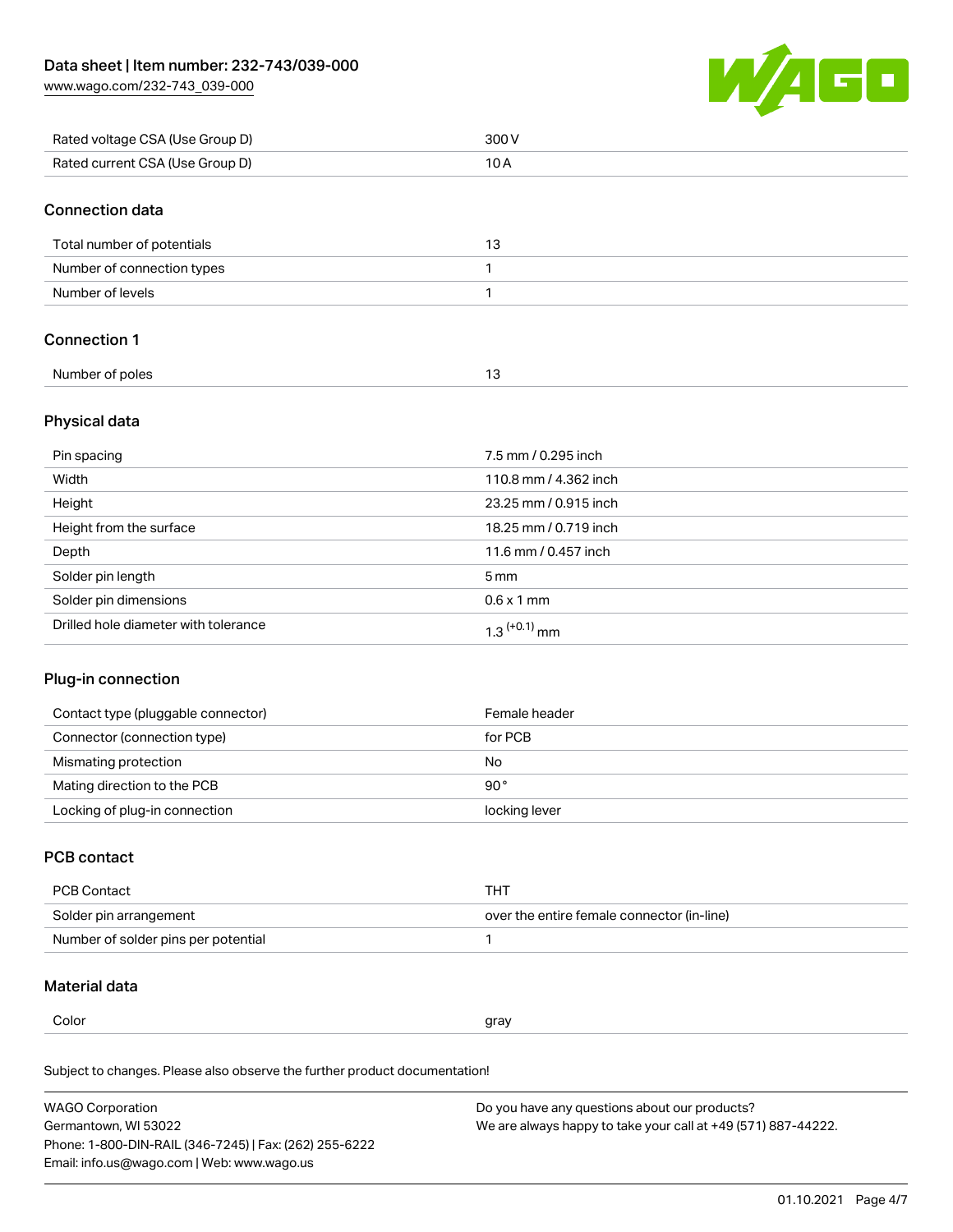[www.wago.com/232-743\\_039-000](http://www.wago.com/232-743_039-000)



| Material group                    |                  |
|-----------------------------------|------------------|
| Insulation material               | Polyamide (PA66) |
| Flammability class per UL94       | V <sub>0</sub>   |
| Contact material                  | Copper alloy     |
| Contact plating                   | tin-plated       |
| Fire load                         | 0.308 MJ         |
| Weight                            | 15.2g            |
| <b>Environmental requirements</b> |                  |
| Limit temperature range           | $-60+85 °C$      |
| <b>Commercial data</b>            |                  |

| PU (SPU)              | 10 Stück      |
|-----------------------|---------------|
| Packaging type        | box           |
| Country of origin     | DE            |
| <b>GTIN</b>           | 4055143759786 |
| Customs tariff number | 85366990990   |

# Approvals / Certificates

#### Ship Approvals

71

|                          |                                        |                                 | Certificate |
|--------------------------|----------------------------------------|---------------------------------|-------------|
| Logo                     | Approval                               | <b>Additional Approval Text</b> | name        |
| ABS.                     | <b>ABS</b>                             | $\overline{\phantom{a}}$        | $19 -$      |
|                          | American Bureau of Shipping            |                                 | HG15869876- |
|                          |                                        |                                 | <b>PDA</b>  |
|                          | BV                                     | IEC 60998                       | 11915/D0 BV |
| <b>BUREAU</b><br>VERITAS | Bureau Veritas S.A.                    |                                 |             |
|                          | <b>DNV GL</b>                          |                                 | TAE000016Z  |
|                          | Det Norske Veritas, Germanischer Lloyd |                                 |             |
| <b>UL-Approvals</b>      |                                        |                                 |             |
|                          |                                        |                                 | Certificate |
| Logo                     | Approval                               | <b>Additional Approval Text</b> | name        |
|                          | UR                                     | <b>UL 1977</b>                  | E45171      |

Subject to changes. Please also observe the further product documentation!

Underwriters Laboratories Inc.

| <b>WAGO Corporation</b>                                | Do you have any questions about our products?                 |
|--------------------------------------------------------|---------------------------------------------------------------|
| Germantown, WI 53022                                   | We are always happy to take your call at +49 (571) 887-44222. |
| Phone: 1-800-DIN-RAIL (346-7245)   Fax: (262) 255-6222 |                                                               |
| Email: info.us@wago.com   Web: www.wago.us             |                                                               |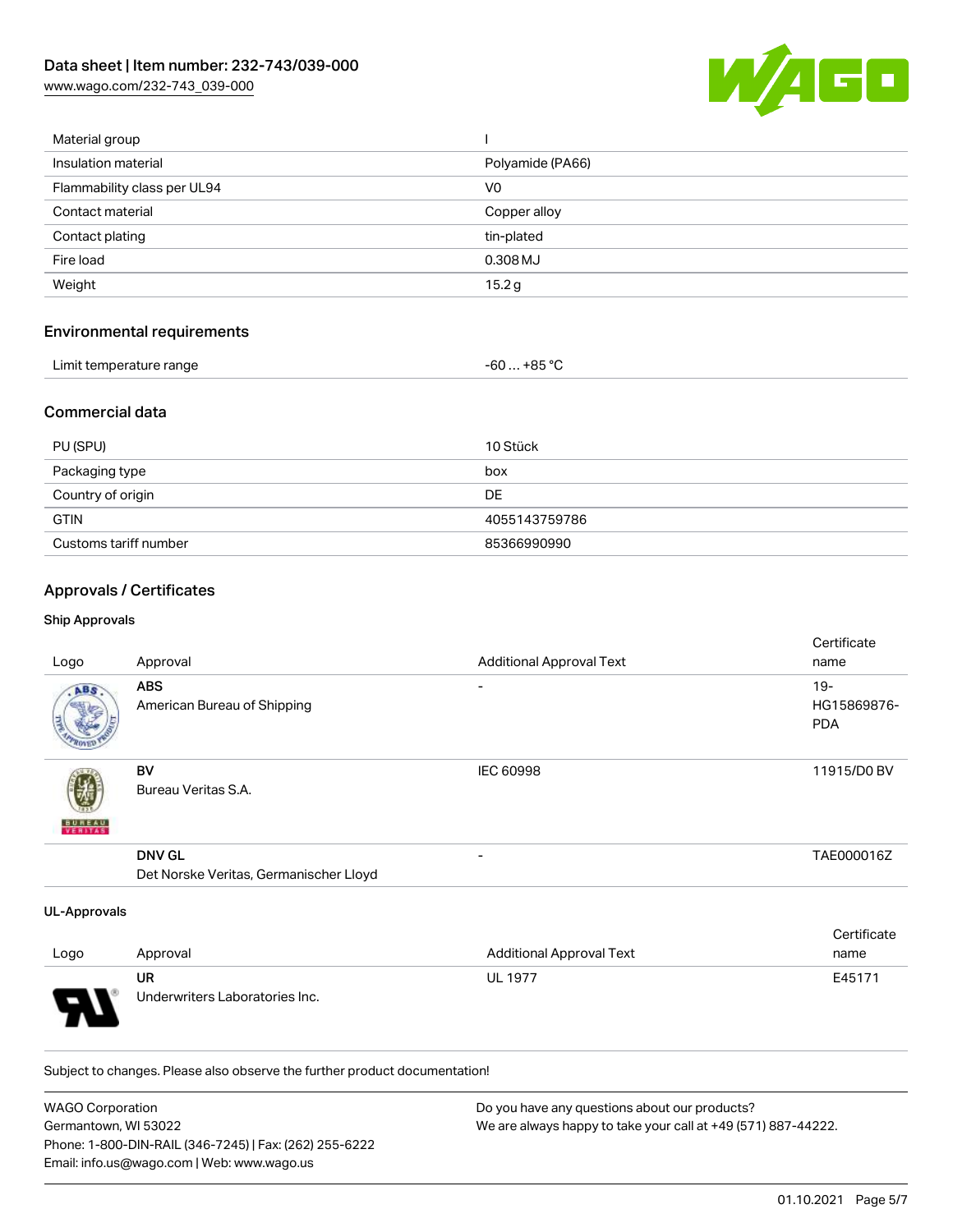



UR Underwriters Laboratories Inc. UL 1059 E45172

## **Counterpart**

| ltem no.731-613                                                                                                         | www.wago.com/731-613 |
|-------------------------------------------------------------------------------------------------------------------------|----------------------|
| 1-conductor male connector; CAGE CLAMP®; 2.5 mm <sup>2</sup> ; Pin spacing 7.5 mm; 13-pole; 2,50 mm <sup>2</sup> ; gray |                      |

# Downloads Documentation

| <b>Additional Information</b>                                                                                                                                          |            |               |          |
|------------------------------------------------------------------------------------------------------------------------------------------------------------------------|------------|---------------|----------|
| <b>Technical explanations</b>                                                                                                                                          | 2019 Apr 3 | pdf<br>2.0 MB | Download |
|                                                                                                                                                                        |            |               |          |
| <b>CAD files</b>                                                                                                                                                       |            |               |          |
| CAD data                                                                                                                                                               |            |               |          |
| 2D/3D Models 232-743/039-000                                                                                                                                           |            | <b>URL</b>    | Download |
| PCB Design                                                                                                                                                             |            |               |          |
| Symbol and Footprint 232-743/039-000                                                                                                                                   |            | URL           | Download |
| CAx data for your PCB design, consisting of "schematic symbols and PCB footprints",<br>allow easy integration of the WAGO component into your development environment. |            |               |          |
| Supported formats:                                                                                                                                                     |            |               |          |
| П<br>Accel EDA 14 & 15                                                                                                                                                 |            |               |          |
| Altium 6 to current version                                                                                                                                            |            |               |          |
| Cadence Allegro                                                                                                                                                        |            |               |          |
| DesignSpark                                                                                                                                                            |            |               |          |
| Eagle Libraries<br>ш                                                                                                                                                   |            |               |          |
| ш<br>KiCad                                                                                                                                                             |            |               |          |
| <b>Mentor Graphics BoardStation</b>                                                                                                                                    |            |               |          |
| H<br>Mentor Graphics Design Architect                                                                                                                                  |            |               |          |
| Mentor Graphics Design Expedition 99 and 2000                                                                                                                          |            |               |          |
| Ш<br>OrCAD 9.X PCB and Capture                                                                                                                                         |            |               |          |
| Subject to changes. Please also observe the further product documentation!                                                                                             |            |               |          |
|                                                                                                                                                                        |            |               |          |

| <b>WAGO Corporation</b>                                |
|--------------------------------------------------------|
| Germantown, WI 53022                                   |
| Phone: 1-800-DIN-RAIL (346-7245)   Fax: (262) 255-6222 |
| Email: info.us@wago.com   Web: www.wago.us             |